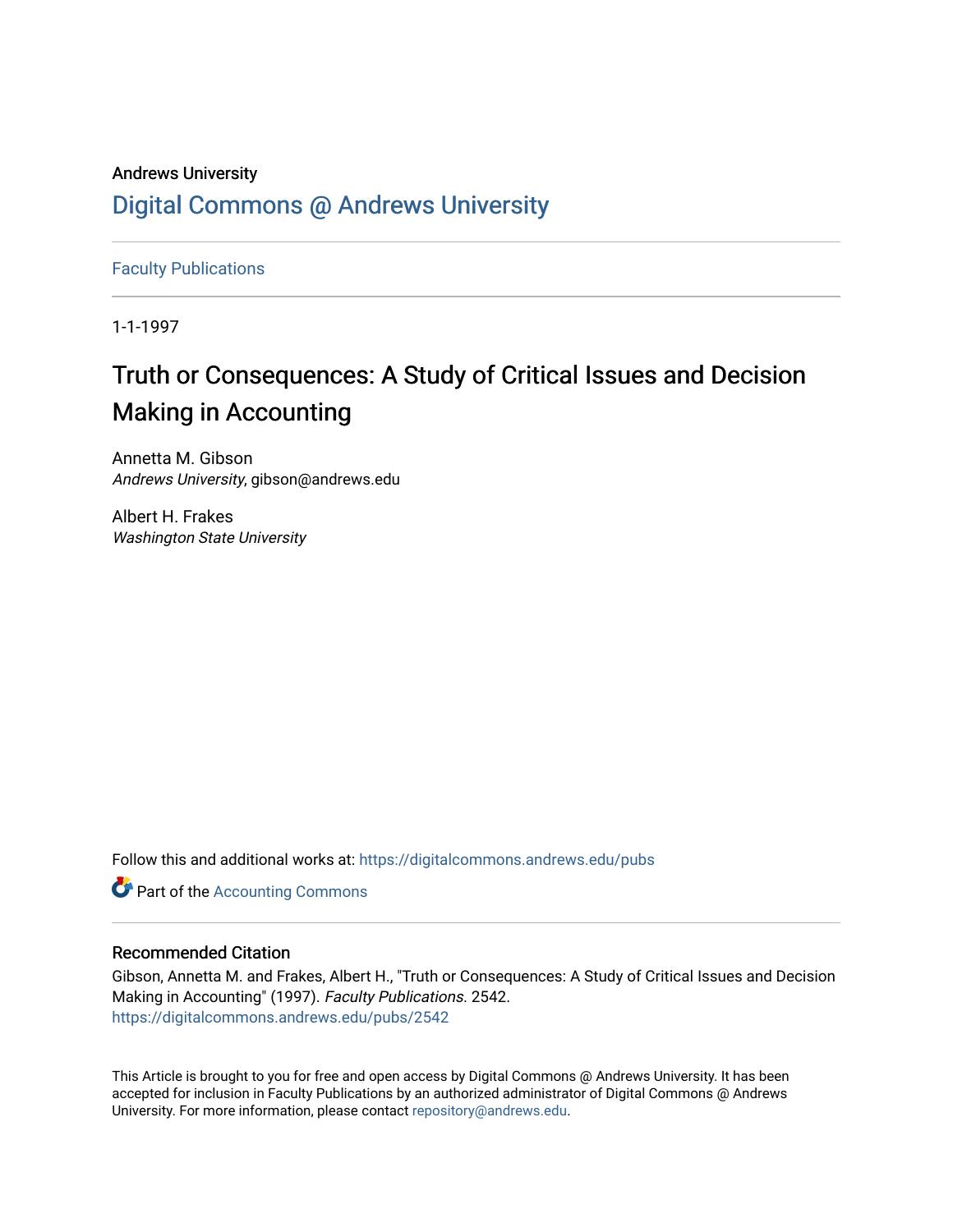# Truth or Consequences: A Study of Critical Issues and *Annetta M. Gibson* **Decision Making in Accounting**

ABSTRACT. This study applies a theoretical framework, the theory of reasoned action, to the examination of unethical decision making in job-related situations encountered by CPAs. A survey methodology was employed in which respondents were asked to use both self-reported and randomized response techniques for reporting unethical behavior. The results indicate that individuals are unwilling to accurately report either unethical behavior or intention, particularly in situations where there is no question as to the unacceptability of the action or the potential penalty as presented in the AICPA Code of Professional Conduct. Implications for the accounting profession and research are discussed.

#### **Introduction**

Ethical conduct in business has been explored, documented, and examined over the last 30 years, primarily within the management, marketing, and accounting disciplines. Within accounting, the examination has sometimes been in response to Congressional investigations, such as the Dingell Committee, sometimes by way of professional response to outside pressure, such as the AICPA's Cohen Commission, and at other

- *Annetta M. Gibson is Professor of Accounting at Andrews University. She has a CPA and has worked as an auditor for a number of years. Her research interests include ethical issues in accounting and management, accounting education, and auditing. Her publications have appeared in* Journal of Business Ethics.
- *Albert H. Frakes is Professor of Accounting at Washington State University. His research interests include auditing and accounting education. He has published in* Journal of Accounting Education *and the* Accounting Review.

times via research into ethics within the accounting academic community.

This study continues the line of earlier research in ethics in accounting which concentrated on documenting the existence of unethical behavior among accountants (i.e., violations of the AICPA Code of Professional Conduct) and dysfunctional audit behaviors such as premature sign-off of audit steps and underreporting of time. Most of the earlier research, however, has not attempted to use a theoretical base for explaining behavior. When a theory base is lacking, research is limited in its explanatory power both for the situation examined, and more importantly, for other similar situations. Thus, if an appropriate theory can be found which will explain ethical behavior, it is possible to extend the frontiers of understanding to a greater extent.

One important theory of intention and behavior which has received substantial support across a number of behavioral domains (Ajzen, 1989) is Fishbein and Ajzen's (1975) theory of reasoned action. While this theory from social psychology has been found to possess strong overall predictive utility (Sheppard *et al*., 1988) in a number of situations, it has been used only rarely in ethical decision making (Randall, 1989), with three exceptions: a study of ethics in marketing (Dubinsky and Loken, 1989), a study of cheating in college (DeVries and Ajzen, 1971), and a study of tax refund error and church avoidance (Gorsuch and Ortberg, 1983). The findings of these studies support the concept that individuals' ethical intentions and behavior are similar to other types of intention and behavior actions.

Generally, the study of ethical/unethical behavior requires reliance on self-reported data

*Journal of Business Ethics* **16**: 161–171, 1997.

<sup>© 1997</sup> *Kluwer Academic Publishers. Printed in the Netherlands.*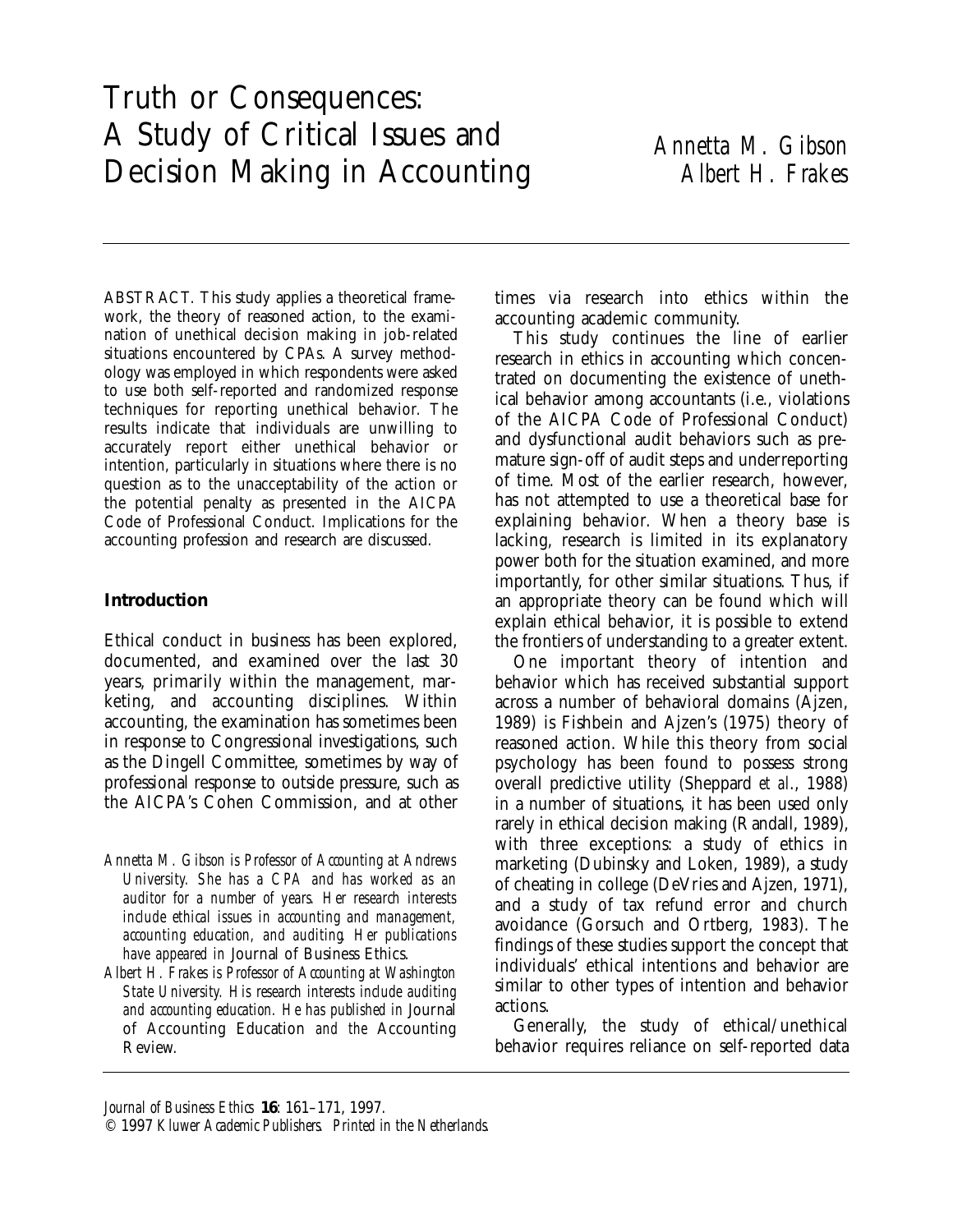since the observance of such behavior is not possible. The theory of reasoned action also relies on self-reported behavior. It is, however, unclear if researchers can "trust" self-reports of unethical conduct. Previous research has shown that individuals generally wish to present a favorable picture of themselves (Selltiz *et al*., 1976; Randall and Fernandes, 1991). Therefore, it was anticipated that respondents might be unwilling to self-report unethical behavior accurately.

This may be particularly true in accounting where the penalty for violating the AICPA Code of Professional Conduct demeans the profession as a whole in the eyes of the public (Finn *et al*., 1988), has been linked to audit failures (Pearson, 1987), and carries the threat of expulsion from the profession. It is therefore important that while using a theory such as the theory of reasoned action, which can assist in the explanation of intention and behavior, we also ensure that we get "accurate" responses when selfreported data must be relied upon.

Prior research (Buchman and Tracy, 1982; Stem & Steinhorst, 1984) has found an increase in the frequency of self-reported unethical behavior when the randomized response technique (RRT) was used. The purpose of this paper is twofold: (1) to determine if the theory of reasoned action can help explain unethical behavior in situations encountered by accountants, and (2) to compare the traditional "direct response" self-report methodology against a randomized response technique.

# **Background**

The first reported study of ethical conduct in business was Baumbart's survey of business executives in 1961 (Baumbart, 1961). Subsequent studies have appeared with increasing frequency, particularly over the last decade (see Randall and Gibson, 1990, for a review of ethics research). The accounting profession has also focused more attention on ethics as a result of investigation and criticism by Congressional committees and various professional organizations. The profession's responses have included the revision of the AICPA Code of Professional Conduct and an increased emphasis on ethics education, including the development of casebooks, readings books, and seminars.

Two early researchers who took seriously the problem of accounting ethics were Loeb (1971) and Rhode (1978). Loeb (1971) studied violations of the professional code of ethics and related these violations to CPA attitudes and the size of the firm in which the CPA practices. Several researchers (e.g., Armstrong, 1985; Shaub, 1989) have extended Loeb's work by using Kohlberg's (1969) model of cognitive moral development. Rhode (1978) examined the influence of environmental factors on the auditor's professional performance. His documentation of the existence of premature sign-off of audit steps and underreporting of time has sparked several studies (e.g., Buchman and Tracy, 1982; Kelley and Sieler, 1982; Margheim and Pany, 1986) which have documented the existence of these types of dysfunctional behaviors in several different settings.

However, most of the work done has lacked the guidance of either a solid ethical theory or a well-developed model of ethical and unethical behavior. This study, therefore, extends research in the field of accounting ethics by applying a well-known theory of intention and behavior from social psychology, the theory of reasoned action, to explain unethical decision making in certain situations encountered by CPAs.

# **Theoretic framework**

# *The theory of reasoned action*

The theory of reasoned action (Ajzen, 1989) is a parsimonious model which assumes that human beings are quite rational and make systematic use of the information that is available to them. The model views an individual's behavior as following logically from this information. The major goal of the theory is to understand and predict a person's behavior.

According to the theory, which is summarized in Fig. 1, the immediate determinant of behavior (see "1," Fig. 1) is the person's intention to perform (see "2," Fig. 1). Behavioral intention,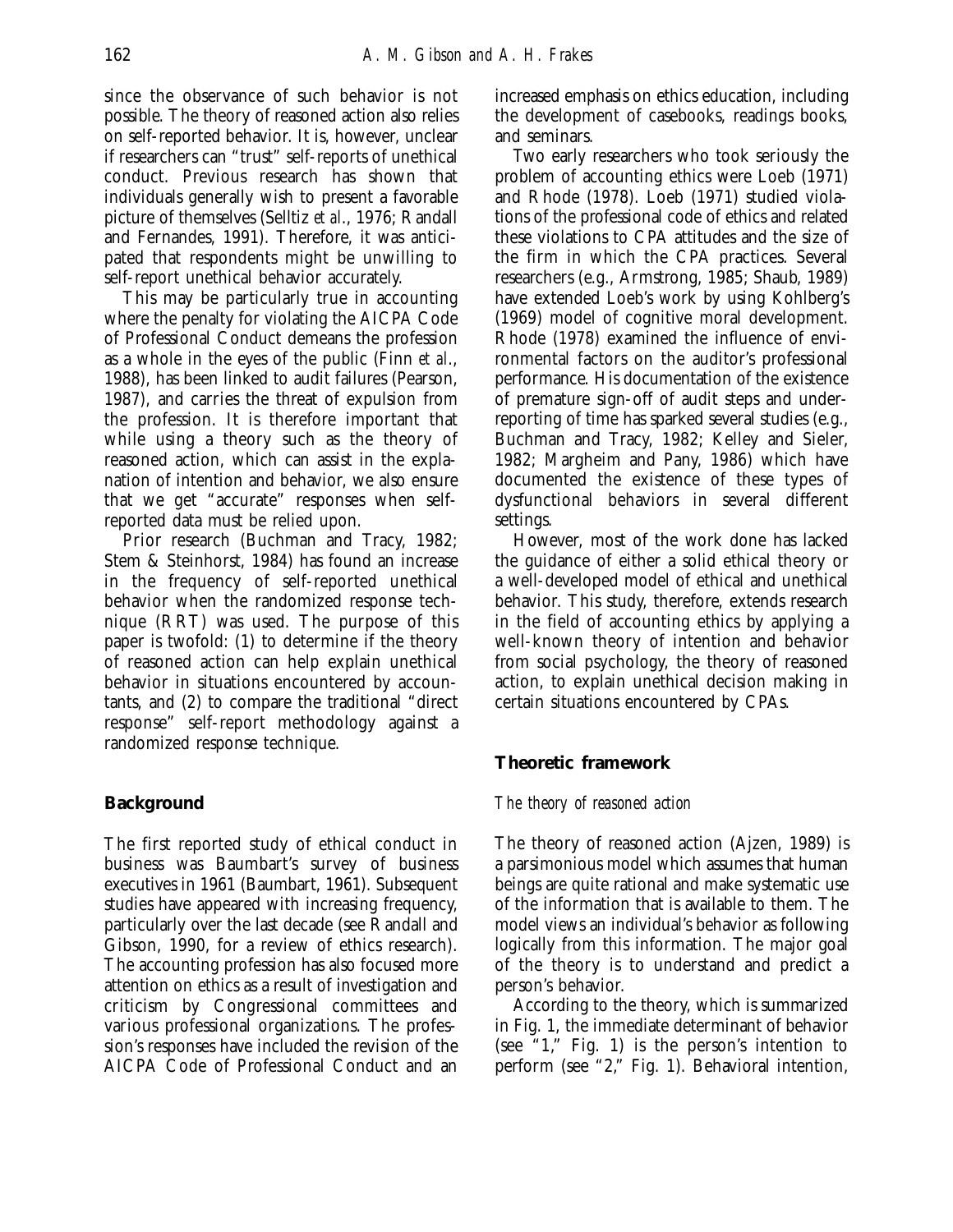

*Note:* Arrows indicate the direction of influence. *Source:* Ajzen and Fishbein (1980, p. 8).



in turn, is a function of attitude toward performing the behavior (see "3a," Fig. 1), the individual's judgment concerning whether engaging in a certain behavior is good or bad, and a subjective norm (see "3b," Fig. 1), the individual's perception of whether others important to the individual think he or she should engage in the behavior. Subjective norm is the social influence/pressure placed on the individual to perform or not perform the behavior.

According to the theory, beliefs are the ultimate source of attitudes and norms. To explain intention, one must examine underlying beliefs. For example, the beliefs underlying attitude toward performing the behavior (see "4a," Fig. 1) are one's salient behavioral beliefs about performing the behavior and the evaluation of those outcomes. The beliefs underlying subjective norm (see "4b," Fig. 1) are normative beliefs about whether salient referents think the individual should engage in the behavior, and the individual's motivation to comply with those referents.

#### *Randomized response technique*

Because of the sensitive nature of accounting ethics and the punitive consequences of unethical behavior for accountants, a social desirability response bias was likely to make it difficult to obtain accurate measures of unethical behavior. It was anticipated that more unethical conduct would be self-reported using a randomized response technique (RRT) than using a direct question technique.

A number of randomized response techniques (RRT) exist. One particularly useful device was developed by Stem and Steinhorst (1984). The device consisted of a two-part spinner (see Fig. 2).

The bottom circle of the spinner contained gray areas covering 70% of the surface area which was alternated with white areas comprising the other 30% of the surface area. A top disc covered the gray and white areas and had a window that was used to answer yes/no questions regarding actual behavior in the given situation. If the arrow landed on the shaded area, the respondent was asked to answer the sensitive question truthfully. If the arrow landed on the white area, the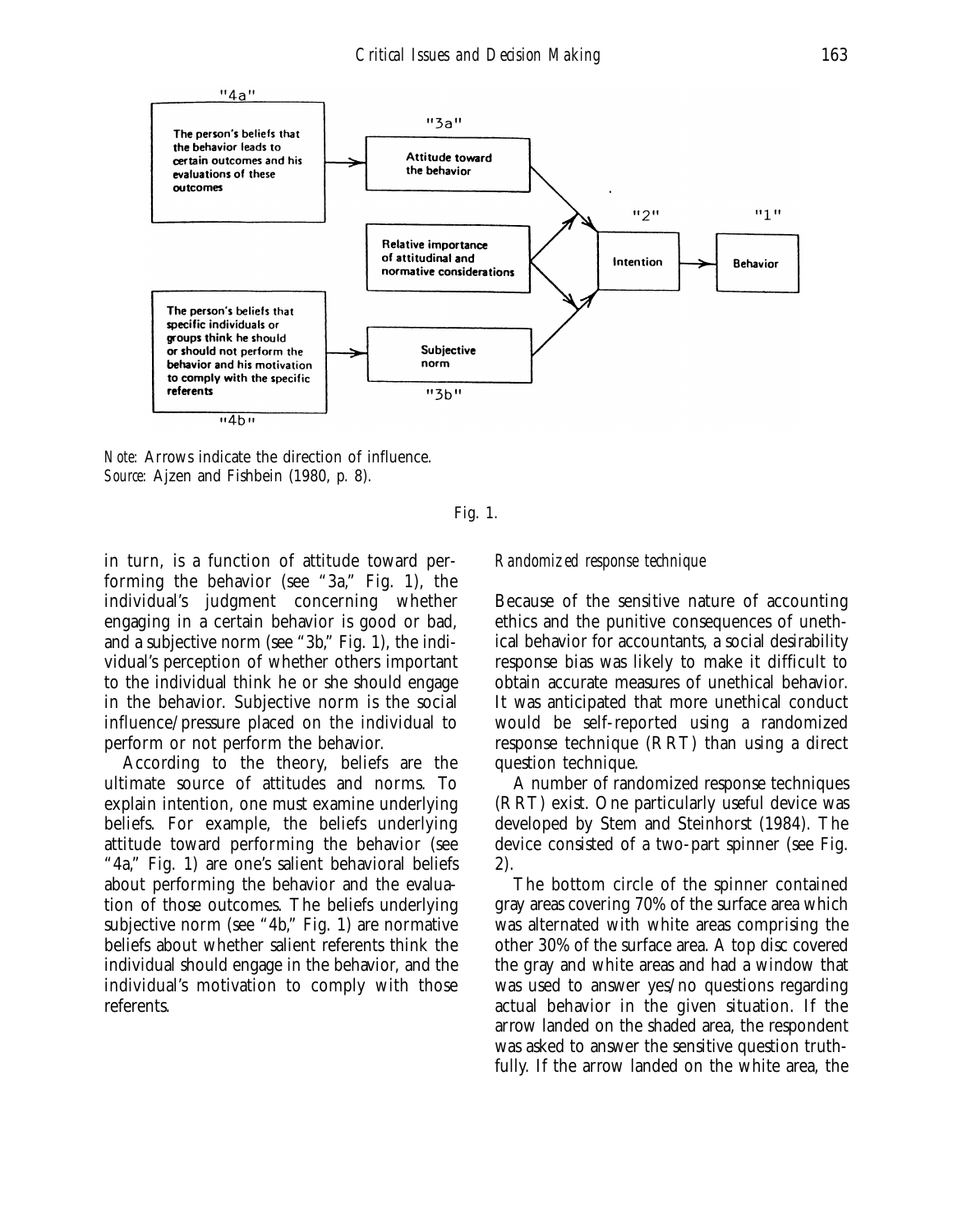

The following instructions were included on the base of the randomization device.

1. Place the spinner in front of you on a flat surface such as a table. 2. With one hand holding down the spinner, flip the disk with the other hand hard enough to make it spin rapidly

3. Each question on the questionnaire will indicate which window to use for that particular question. When the disk stops, look in the window assigned for that question.

If the arrow lands on a shaded area, enter your actual answer to the question on the questionnaire.

If the arrow lands on a lettered or numbered area, enter the randomly assigned answer. (YES, NO, 1, 2, 3, etc.)<br>If the answer lands on a line, answer according to the numbered,

lettered or shaded area to the left of the line (counterclockwise).

4. When you repeat the process for the next question, always start from the last stopping point. (Do not spin from the same starting point each time.)

*Source:* Stem and Steinhorst (1984, p. 556).

Fig. 2.

respondent was asked to answer as directed by the spinner, thus providing a surrogate response which was randomly assigned. Thus, a "yes" answer may reflect either a randomly assigned "yes" answer or an affirmative answer to the sensitive question.

#### **Research design**

#### *Methods*

The theory was tested in a field setting using a mail survey. The questionnaire used the standard measures of intentions, attitudes toward behaviors, subjective norms, behavioral beliefs, outcome evaluations, normative beliefs, and motivations to comply, developed by Ajzen and Fishbein (1980).

Four scenarios depicting unethical situations encountered by CPAs in the workplace were provided as hypothetical situations for the respondent to use in answering the questions. The four dilemmas depicted were premature sign-off of audit steps (scenario I), confidentiality of workpapers (scenario II), independence as illustrated by continuing to audit a banking client who was giving preferential loans to the firm's employees (scenario III), and accepting an engagement for which the auditor is not qualified (scenario IV). These scenarios were developed using ethical/unethical dilemmas identified in prior research (Loeb, 1971; Claypool *et al*., 1990; Alderman and Deitrick, 1982).

Two versions of the questionnaire (each containing two scenarios to reduce respondent fatigue) were mailed to 800 subjects randomly selected from the Washington State Society of CPA's membership directory. Thus, 400 subjects received version 1 of the questionnaire which included the premature sign-off of audit steps and the confidentiality of working papers issues. The remaining 400 subjects received version 2 of the questionnaire which included the issues of independence and accepting an engagement for which the auditor was not qualified. In addition, each of the two versions was further divided in half, with 200 subjects being asked to respond to the questions regarding intention and actual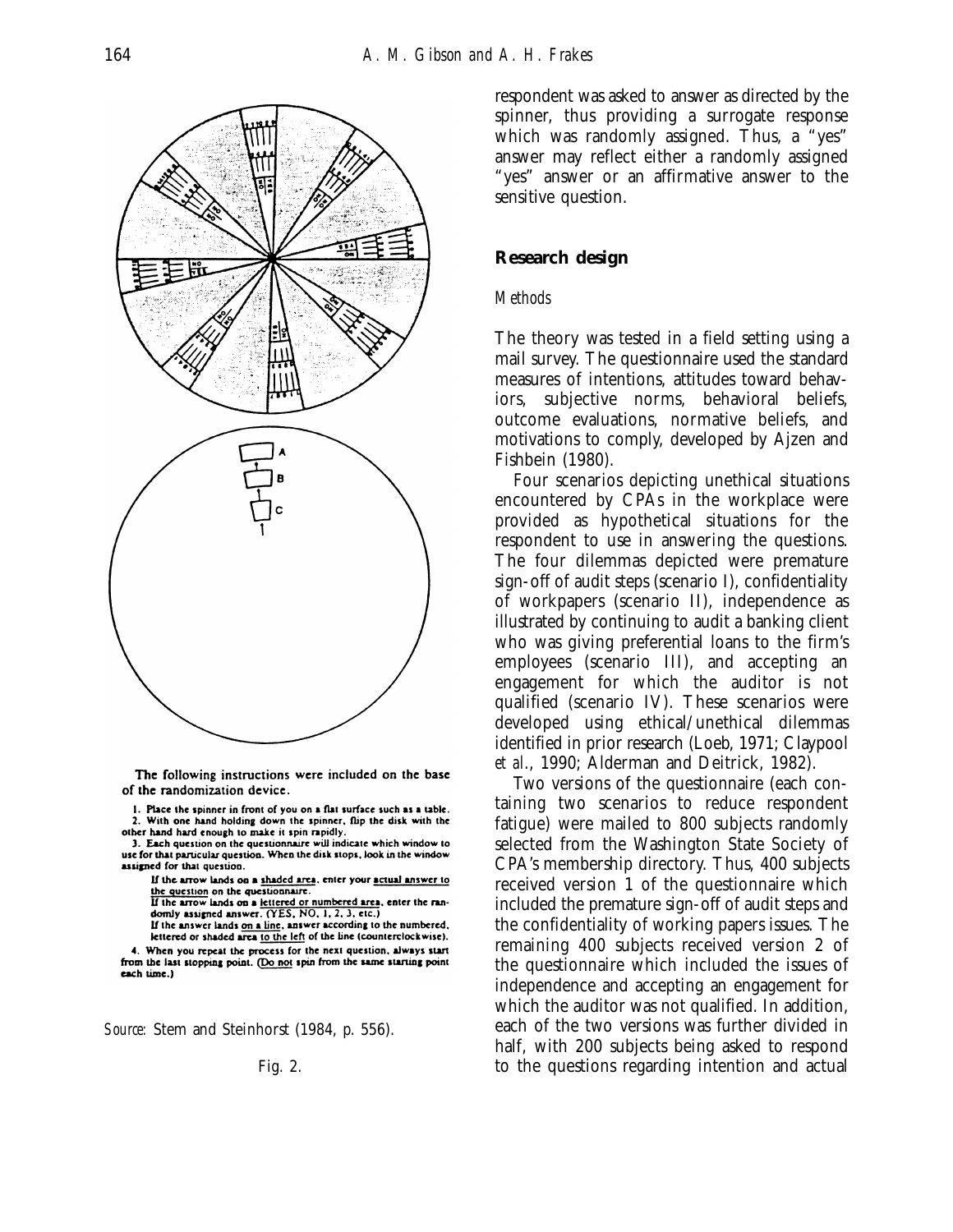behavior by using the randomized response method (i.e., the spinner device). The other half (200 subjects) answered all questions directly, without using the spinner device.

Of the 800 questionnaires mailed, 220 (31.3%) were returned by the respondents (96 were undeliverable). Of those returned, 32 were not completed because the individuals were in industry, tax, or government accounting rather than in auditing. Usable responses numbered 188 (26.7%). While this response rate is lower than one would hope to achieve, it is comparable both to similar ethics studies (see Randall and Gibson, 1990, for a review) and to the response rate achieved (25%) by a WSCPA survey of Washington State Society members in October, 1991 (*The Washington CPA,* 1991). The majority (64.4%) of the respondents were from small, non-Big 6 firms (with 1–4 partners) and had worked for 11 or more years (59.0%).

#### *Measures*

As noted above, the components of the theory of reasoned action were measured using standardized measures set forth by Ajzen and Fishbein (1980). Although the use of scenarios meant that the researcher could not actually observe behavior, respondents were asked to selfreport behavior (either directly or by using the randomized response technique) by answering the following questions: "How frequently have you been in a situation similar (to the one described in the scenario)?" and "Did you ever perform (the unethical behavior depicted in the scenario)?" The first question was answered by noting the number of times the respondent had been in a similar situation while the second question required a yes/no response (see "1," Fig. 1).

Intention was measured by two questions answered on 7-point, fully anchored, scales. One question asked: "How much would you want to (perform the unethical behavior described in the scenario)?" with  $1 =$  very much and  $7 =$  not at all. The second question asked: "How likely is it that you would (perform the unethical behavior described in the scenario)?" with  $1 =$ 

extremely likely and  $7 =$  extremely unlikely. (See "2," Fig. 1).

Attitude toward performing the behavior (see "3a," Fig. 1) was assessed directly by four items. Using 7-point, fully anchored scales, respondents were asked whether they believe performing the unethical behavior described in the scenario is good/bad, wise/foolish, ethical/unethical, and useful/useless. To compute attitude toward performing the behavior in accordance with the theory, the four measures were summed to create a single scale.

Attitude toward performing the behavior was alternatively assessed as a function of behavioral beliefs and outcome evaluations (see "4a," Fig. 1). To measure behavioral beliefs, respondents were asked to assess the likelihood (using a 7 point, fully anchored scale) that a particular outcome will occur as a result of performing the unethical behavior depicted in the scenario. Each questionnaire had a different number of specific behavioral beliefs identified through the literature review, interviews, pilot test, and pretest. For example, in the questionnaire using the scenario depicting a premature sign-off of audit steps, ten specific behavioral beliefs were used (e.g., "I believe signing off on the audit steps would enhance my job security with the firm").

To measure outcome evaluations, respondents were asked to rate on a 7-point scale how good or bad the outcome is, where  $1 =$  extremely good and  $7 =$  extremely bad. An outcome was listed for each behavioral belief. Thus, for the questionnaire using the scenario depicting the premature sign-off of audit steps, respondents were asked their perceptions of how good or bad the ten outcomes were (e.g., "Feeling secure about your job with the firm"). Following the Fishbein and Ajzen methodology, each pair of behavioral belief and evaluation outcome measures were multiplied together and the products were summed to arrive at a single score representing an indirect measure of attitude toward performing the behavior (see "4a," Fig. 1).

The respondent's subjective norm toward performing the unethical behavior (see "3b," Fig. 1) was assessed directly in global fashion by asking the question: "Most people who are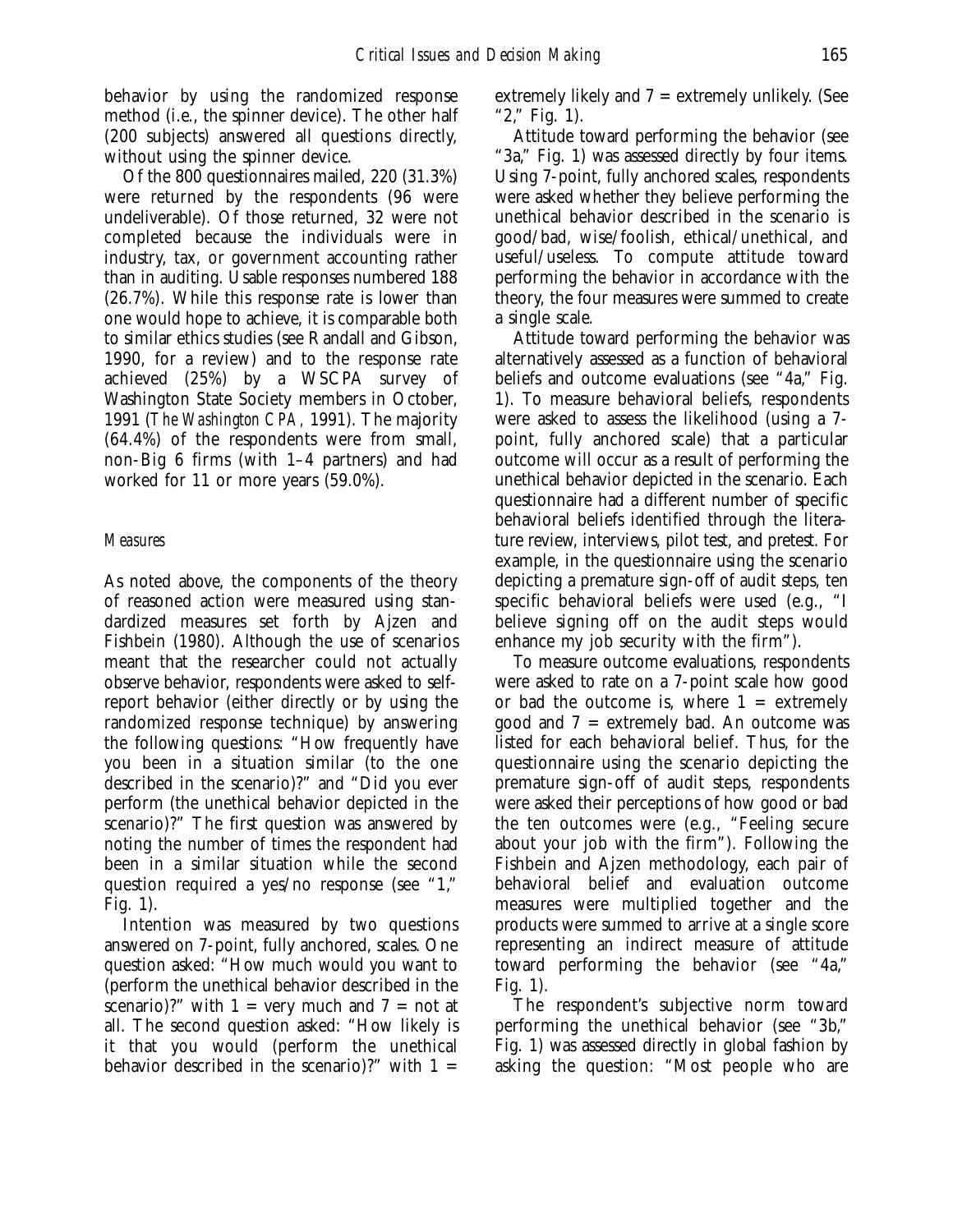important to me would probably think I should (perform the unethical behavior described in the scenario)" using a 7-point, fully anchored scale from strongly agree to strongly disagree. An alternative measure of subjective norm (see "4b," Fig. 1) was computed as a function of normative beliefs with respect to specific referents and the motivation to comply. Significant others were identified through the literature review, interviews, pilot test, and pretest. For example, for the questionnaire using the scenario depicting premature sign-off of audit steps, six referent others were used (e.g., The audit supervisor would probably think I should sign-off on the audit steps"). A 7-point scale was provided for responses with  $1 =$  extremely likely to  $7 =$ extremely unlikely.

Motivation to comply (see "4b," Fig. 1) was assessed by asking the respondents to rate their desire to comply with each of the referent others. Thus, for the questionnaire using the scenario depicting premature sign-off of audit steps, respondents were asked, "Generally speaking, I want to do what my audit supervisor thinks I should do." Respondents were asked to rate their responses on a  $7$ -point scale, where  $1 =$ extremely likely to 7 = extremely unlikely. Following the Fishbein and Ajzen methodology, each pair of normative belief and motivation to comply items were multiplied together and the products summed to arrive at a single subjective norm score.

To test the reliability of the scales used to measure intention and attitude, Cronbach coefficient alphas were computed for each of the scenarios. The alpha coefficients for all measures were above 0.75.

# **Results**

The theory of reasoned action and its two components, attitude toward the behavior and subjective norm, explained a significant portion of unethical intention (see "2," Fig. 1) in the study of accounting situations (*p* < 0.001 for all scenarios except scenario IV for subjective norm, where  $p < 0.01$ ). The results also found that beliefs were the ultimate source of attitude toward performing the behavior (see "3a, 4a," Fig. 1) and subjective norm (see "3b, 4b," Fig. 1) (*p* < 0.001 in all cases).

The theory of reasoned action states that the stronger the intent to perform an unethical act, the more likely the individual will engage in the unethical behavior. Past empirical research has indicated a strong positive relationship between intent to behave and behavior (Sheppard *et al*., 1988). However, in this study differences between the mean intention of those who engage in the unethical behavior and those who do not engage in the unethical behavior (see "1", Fig. 1) could not be tested for scenarios I and III because no respondents self-reported performing the unethical act. Moreover, the computed t-statistics for scenarios II and IV were not significant. This result may be attributed, in part at least, to the lack of power due to the small number of individuals self-reporting unethical behavior for these scenarios.

The difference between the direct responses and the RRT responses was tested for each scenario by computing "Z" statistics to compare the proportion of "yes" responses received from the RRT respondents to the behavior question with those obtained from the direct "yes" responses to the same question. The proportion of "yes" responses from the RRT questionnaires was adjusted to remove the expected surrogate responses (Buchman, 1983; Buchman and Tracy, 1982).

As shown in Table I, the differences between RRT responses and the direct question responses were significant for three of the four scenarios (scenarios I, II, and III), indicating a tendency toward more honest responses (i.e., more admission of unethical behavior) from those using the RRT device than from those responding to the direct question regarding unethical behavior.

Not only were there significant differences between the RRT and direct responses with respect to self-reported behavior, but differences were also found with respect to self-reported intention when the respondents were asked whether they intended to perform the depicted unethical act. When a strong level of intention *not* to perform the unethical act was reported, significant differences were found between the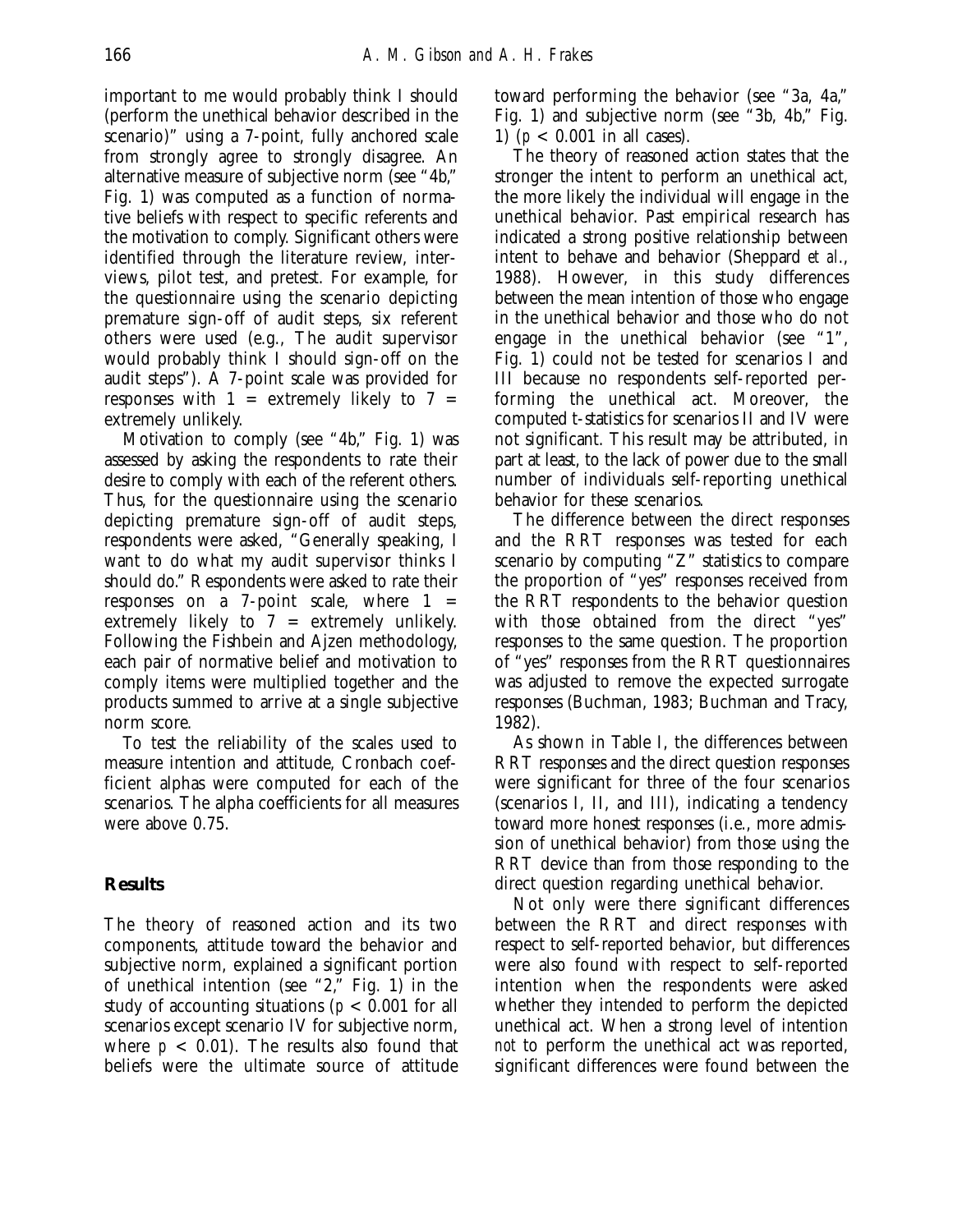|                     | <b>RRT</b><br>response | Direct<br>response | Z score | Confidence level that<br>"Performed Act" responses<br>higher with RRT |
|---------------------|------------------------|--------------------|---------|-----------------------------------------------------------------------|
| Scenario I          |                        |                    |         |                                                                       |
| Performed Act       | $6\phantom{1}6$        | $\theta$           | 1.96    | 97.5%                                                                 |
| Did not Perform Act | 28                     | 37                 |         |                                                                       |
| Total               | 34                     | 37                 |         |                                                                       |
| Scenario II         |                        |                    |         |                                                                       |
| Performed Act       | 8                      | $\sqrt{2}$         | 2.31    | 99.0%                                                                 |
| Did not Perform Act | 27                     | 35                 |         |                                                                       |
| Total               | 34                     | 37                 |         |                                                                       |
| Scenario III        |                        |                    |         |                                                                       |
| Performed Act       | 10                     | $\theta$           | 2.58    | 99.5%                                                                 |
| Did not Perform Act | 28                     | 46                 |         |                                                                       |
| Total               | 38                     | 46                 |         |                                                                       |
| Scenario IV         |                        |                    |         |                                                                       |
| Performed Act       | 15                     | 12                 | 1.13    | 87.0%                                                                 |
| Did not Perform Act | 23                     | 33                 |         |                                                                       |
| Total               | 38                     | 45                 |         |                                                                       |

TABLE I Self-reported behavior direct response vs. RRT response

direct and the RRT responses for scenarios I and III, but not for scenarios II and IV. As noted earlier, scenarios II and IV dealt with issues which lend themselves to more liberal interpretations and justifications of actions with respect to the Code of Professional Conduct, but scenarios I and III dealt with dilemmas which are clearly against the Code. No differences between RRT and direct answer respondents were found when examining the intention data on the end of the scale indicating a weak intention *to* perform the unethical act. As a social desirability bias indicates that individuals would tell the truth in this area, this finding could be anticipated. That is, there is no incentive to state that one intends to perform an unethical act when in fact, one does not intend to perform such an act.

#### **Discussion and implications**

Additional insight into the reasoning the subjects used as they responded to the scenarios was

gathered in the "comments" section of the questionnaire. These insights are particularly interesting in view of the results previously discussed.

As noted above, scenarios I (premature signoff of audit steps) and III (independence as depicted by continuing to audit a banking client who was giving preferential loans to the firm's employees) were the most difficult to justify unethical actions in view of their explicit prohibition in the Code of Professional Conduct. This may explain, to some extent, the noted unwillingness of the respondents to directly (as opposed to RRT) report unethical actions in response to the depicted situations. In the other two scenarios (scenario II dealing with confidentiality of working papers and scenario IV regarding accepting an engagement for which the auditor was not qualified), it was possible, to some extent, for the respondent to justify his/her actions in a manner which could be interpreted as not violating the Code. The differences between the scenarios observed in the examina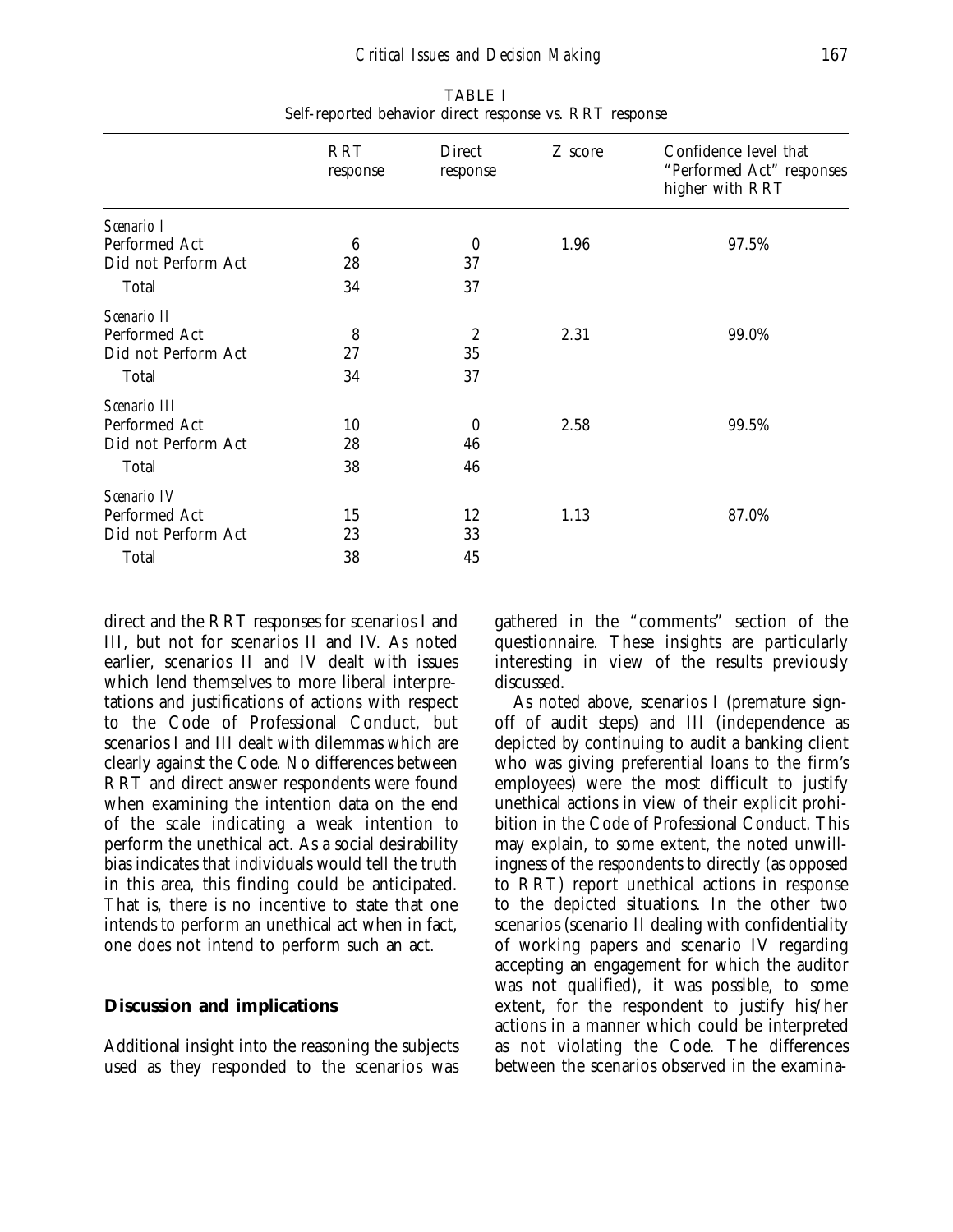tion of the data were confirmed by the written responses to the question "What do you believe a fellow CPA would do in this situation?" Interestingly, but not surprising, in discussing the above question, the respondents generally indicated that even though *they* would not perform the unethical act, they believed their fellow CPAs would.

In scenario II, while 5% of the direct questionnaire respondents stated that they had granted access to audit files in instances such as this without the client's permission, 33% of those answering the question stated a belief that their peers would grant access. Other individuals suggested calling a small number of clients and obtaining their permission to show their file, and then granting access to only those files. Others indicated that since other CPAs are bound by the Code of Professional Conduct, it would be acceptable to show them the files: "Confidentiality among professionals can be maintained."

Scenario IV may have best illustrated the pressure to "keep the client" while still doing quality audit work. Eighty-seven percent of those commenting stated that a fellow CPA would audit the unfamiliar segment of the business. Almost all qualified their answer by indicating that the fellow CPA would perform the audit because he/she would either (1) take the necessary steps to become familiar with the mining segment, (2) hire staff with the required expertise, (3) contract with another CPA firm with mining expertise to do that part of the audit, or (4) consult an expert. Scenario IV is the only scenario in which a significant difference was not found between the RRT and the direct responses. It may be that this scenario was seen as one dealing with the CPA's competence at least as much as it dealt with ethical issues.

Scenario III also illustrates the pressure that exists to keep a client. While 83% believed that a fellow CPA would discontinue the audit of the S&L, most were not willing to lose the audit without first making some effort to resolve the situation and thus ultimately retain the client. The most frequently mentioned resolution was to ask the bank to discontinue the loan arrangement. Then, only in the event that the bank refused to do so, would the client be dropped. Some respondents suggested requiring the employees involved to refinance existing loans at another institution, with the CPA firm assisting with the refinancing costs.

In scenario I, even though no direct response participants admitted to premature sign-off of audit steps, 22% of those who answered this question stated they believed fellow CPAs would sign off on the audit step without doing the work. In addition, respondents suggested other options to sign-off, such as taking work home but not reporting the time, and reducing the work on a particular audit step. These options are mentioned in the literature (Alderman and Deitrick, 1982; Kelley and Margheim, 1987; McDaniel, 1991) as other dysfunctional behaviors exhibited by auditors when faced with time pressure situations.

### *Implications for accounting practice*

Managers of CPA firms who wish to encourage ethical conduct among their employees will find the results of this study useful. The finding that intention to behave unethically is a function of both attitude toward performing the behavior and social pressure, as well as the beliefs behind these constructs, is important if one wishes to influence intentions and ultimately behavior. Employees' intentions to engage in a particular behavior increase when they believe that the behavior will lead to a desirable outcome. In cases where the chosen behavior might be unethical, the employer must change the belief that the behavior leads to a desirable outcome if he/she wishes to change behavior.

Management can go further by clearly communicating to employees any potential negative consequences that will result from engaging in various unethical behaviors, and correspondingly, to communicate positive consequences that will result from engaging in ethical behaviors. This may not directly change the evaluation of such outcomes by the individual, but it should influence beliefs by reinforcing the belief that ethical behavior is good and desirable.

This study also indicated that individuals' intentions and behavior are influenced by others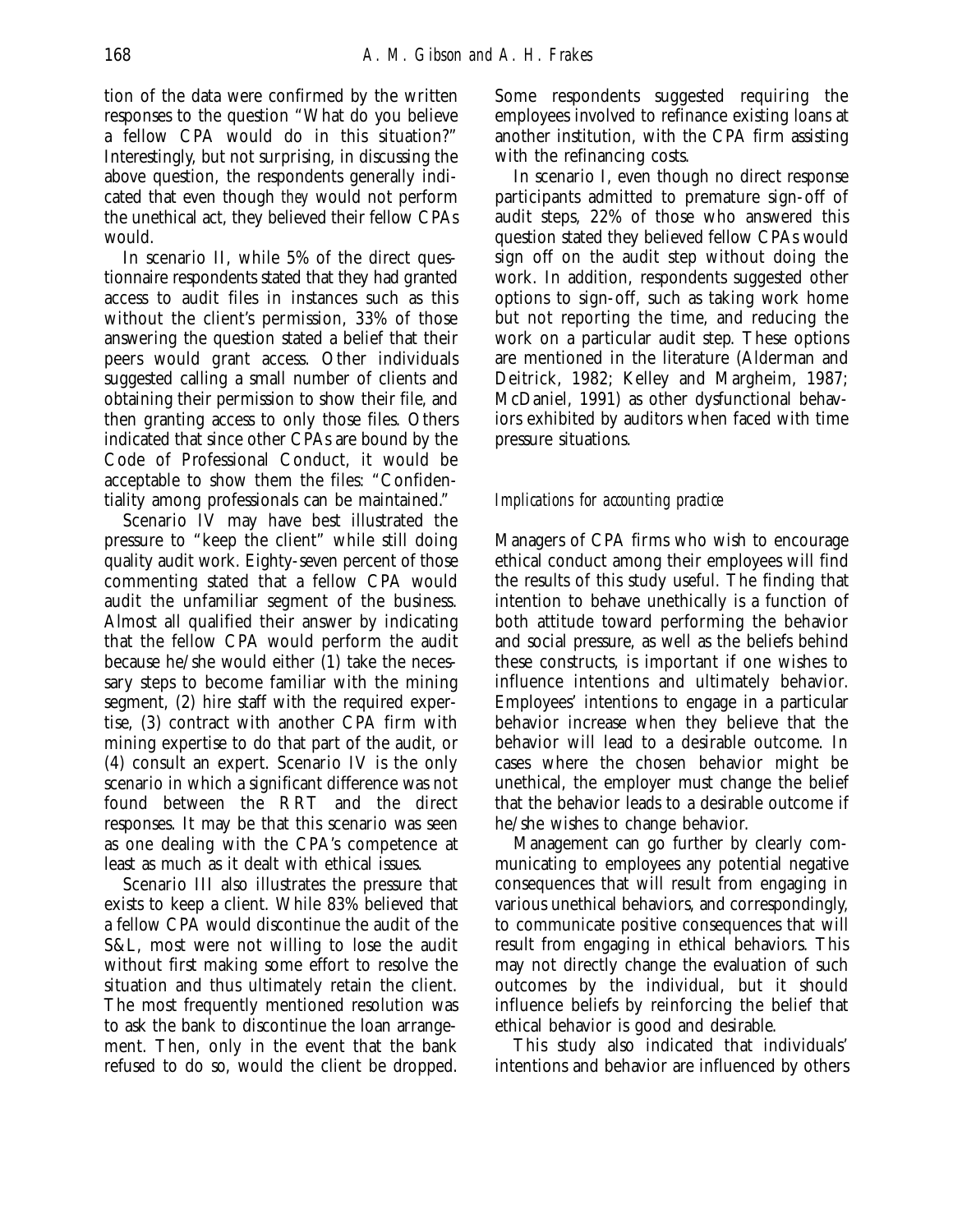who are important to them. Recognizing this, if managers wish to encourage ethical conduct, they must insure that consistent messages regarding the importance of ethical conduct come from all potential important others. This study found that important others included authority figures, fellow staff and peers, family, and regulatory bodies. Since management has easy access to several of these significant referents (authority figures, fellow staff and peers), there is ample opportunity to encourage these referents to support ethical behavior. For example, management may make significant referents into role models by providing public recognition for ethical actions.

In general, respondents indicated they intend to do quality work and are willing to take the necessary steps to keep up-to-date and knowledgeable. However, few recognized any potential limits to the acquisition of necessary knowledge. While such confidence is necessary to succeed as a CPA, overextending that confidence could lead to situations where substandard work is performed, with potential consequences of public embarrassment and lawsuits.

As noted above, scenarios III and IV generated comments which clearly illustrate the intense pressure that exists in the profession to "keep the client." While keeping clients is essential for the firm's success, there is an inherent danger that the client will be kept at any cost, including the cost of associating with clients and being involved in situations which may lead to violations of the Code of Professional Conduct and unsavory legal and professional sanctions.

#### *Implications for research*

The results of the study indicate that, when comparing the direct with the RRT responses, individuals appeared to be unwilling to accurately report unethical behavior. This finding is consistent with prior research (e.g., Buchman and Tracy, 1982). It may be that direct self-reports of unethical activity are understated, particularly in situations where the unethical nature of the behavior or the interpretation of the Code of

Professional Conduct is not ambiguous. Since research on ethical/unethical behavior usually must rely on self-reported data, it appears preferable to use a randomized response technique when asking questions of a sensitive nature.

Indeed, a natural extension of this study is to test the theory of reasoned action by using RRT to gather data on the "intentions" variable. However, one warning is appropriate before such an extension is planned. Fox and Tracy (1984) note that a test using only the RRT approach necessitates a fairly large sample size (250–500) in order to reduce the standard error of the parameter estimates because the model would need to be formulated as a measurement error model. Usual multivariate procedures would then be applied to the data.

In discussing the results of this study, the following limitations should be kept in mind. The generalizability of this study is limited because the majority of the respondents were from small, non-Big 6 firms and had worked for 11 or more years. In addition, the low response rate should be considered in generalizing the results beyond the respondents. Although this study used scenarios, as is often done in business ethics research (e.g., Baumbart, 1961; Murphy and Laczniak, 1981; Fritzsche and Becker, 1983), scenarios can create problems in the areas of relevance (Fredrickson, 1986) and realism (Randall and Gibson, 1990).

# **Conclusion**

The theory of reasoned action provides a useful theoretical explanation for unethical behavior among CPAs in the state of Washington. An accountant's intention to behave unethically is a function of both attitude toward performing the behavior and social pressure, as well as the beliefs behind these constructs. Accountants appear to be unwilling to accurately report either unethical behavior or intention, particularly in situations where there is no doubt as to the unacceptability of the action or the potential penalty as presented in the AICPA Code of Professional Conduct.

The comments on the dilemmas presented in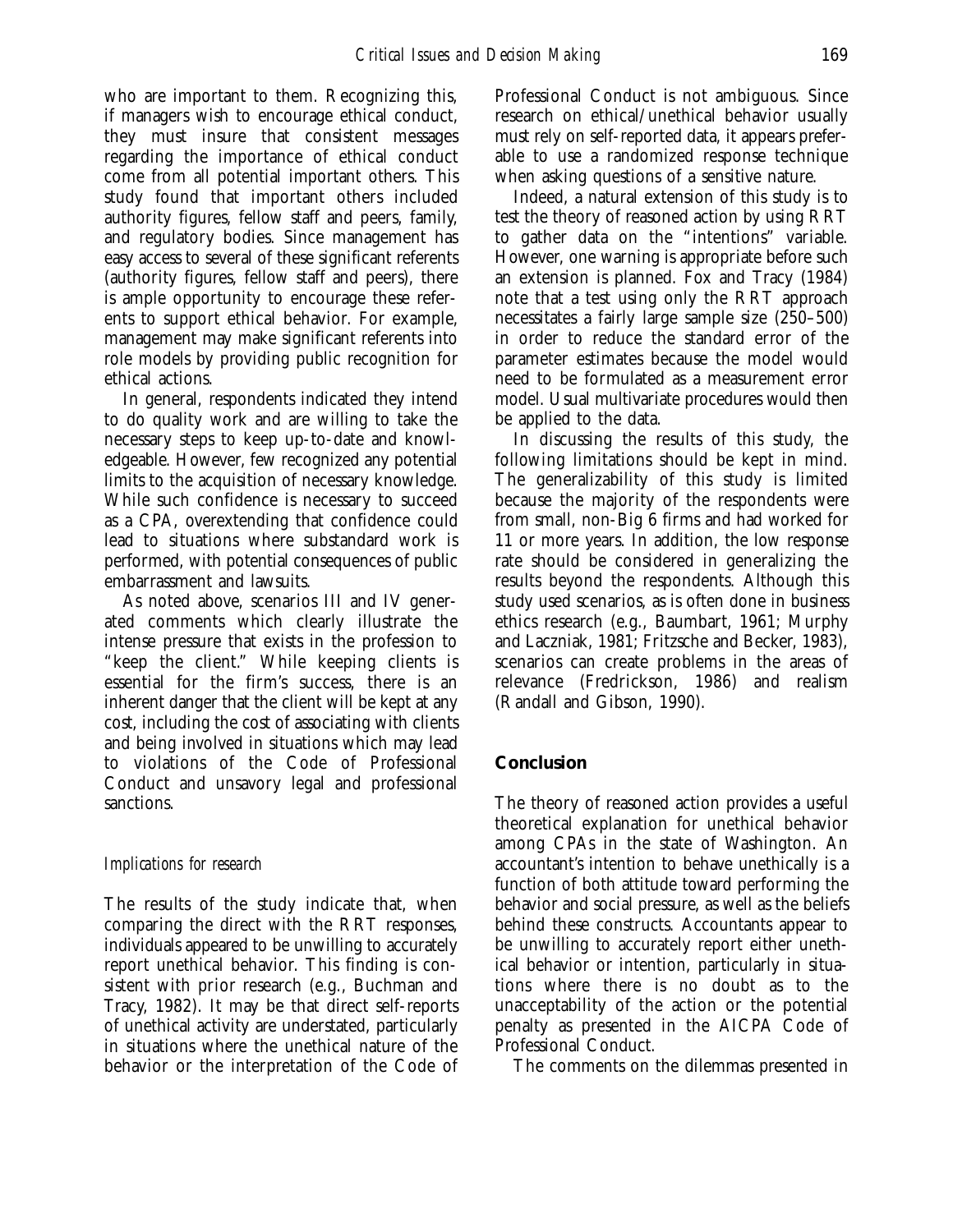the scenarios revealed two particularly troubling problems for the accounting profession. First, while the respondents indicated their willingness to do quality work and to please the client, the lack of stated limits as to the extent of their confidence in their abilities is of concern to the profession. Second, the pressure that exists to keep a client may, at times, lead CPAs to justify actions which may be in harmony with the letter, but not the spirit, of the Code of Professional Conduct. In either case, there exists the possibility that the CPA may either perform inadequate work and/or expose the individual and/or the firm to potential liability suits.

Of concern to researchers is the possibility that self-reported unethical behavior may be understated due to the social desirability bias against reporting unethical behavior, particularly in situations where sanctions are clearly in place. Until techniques, such as RRT, are utilized frequently by researchers, the accounting profession may never know the true extent of unethical behavior that occurs.

#### **References**

- Ajzen, I.: 1989, 'Attitude Structure and Behavior', in H. Pratkanis, S. J. Breckler and A. G. Greenwald (eds.), *Attitude Structure and Function,* (Lawrence Erlbaum, Hillsdale, NJ).
- Ajzen, I. and M. Fishbein: 1980, *Understanding Attitudes and Predicting Social Behavior* (Prentice Hall, Englewood Cliffs, NJ).
- Alderman, C. W. and J. W. Deitrick: 1982, 'Auditors' Perceptions of Time Budget Pressures and Premature Sign-Offs: A Replication and Extension', *Auditing: A Journal of Practice and Theory* **1**, 54–68.
- Armstrong, M.: 1985, 'Internalization of the Professional Ethic by Certified Public Accountants: A Multidimensional Scaling Approach', Doctoral dissertation, University of Southern California.
- Baumbart, R. C.: 1961, 'How Ethical Are Businessmen', *Harvard Business Review* **39**, 6+.
- Buchman, T. A.: 1983, 'The Reliability of Internal Auditors' Working Papers', *Auditing: A Journal of Practice and Theory* **3**, 92–103.
- Buchman, T. A. and J. A. Tracy: 1982, 'Obtaining Responses to Sensitive Questions: Conventional Questionnaire Versus Randomized Reponse

Technique', *Journal of Accounting Research* **20**, 263–271.

- Claypool, G. A., D. F. Fetyko and M. A. Pearson: 1990, 'Reactions to Ethical Dilemmas: A Study Pertaining to Certified Public Accountants', *Journal of Business Ethics* **9**, 699–706.
- DeVries, D. L. and I. Ajzen: 1971, 'The Relationship of Attitudes and Normative Beliefs to Cheating in College', *Journal of Social Psychology* **83**, 199–207.
- Dubinsky, A. J. and B. Loken: 1989, 'Analyzing Ethical Decision Making in Marketing', *Journal of Business Research* **19**, 83–107.
- Finn, D. W., L. B. Chonko and S. D. Hunt: 1988, 'Ethical Problems in Public Accounting: The View From the Top', *Journal of Business Ethics* **7**, 605–615.
- Fishbein, M. and I. Ajzen: 1975, *Belief, Attitudes, Intentions, and Behavior: An Introduction to Theory and Research* (Addison-Wesley, Reading, MA).
- Fox, J. A. and P. E. Tracy: 1984, 'Measuring Associations with Randomized Response', *Social Science Research* **13**, 188–197.
- Fredrickson, J. W.: 1986, 'An Exploratory Approach to Measuring Perceptions of Strategic Decision Process Constructs', *Strategic Management Journal* **7**, 473–483.
- Fritzsche, D. J. and H. Becker: 1983, 'Ethical Behavior of Marketing Managers', *Journal of Business Ethics* **2**, 291–299.
- Gorsuch, R. L. and J. Ortberg: 1983, 'Moral Obligation and Attitudes: Their Relation to Behavioral Intentions', *Journal of Personality and Social Psychology* **44**, 1025–1028.
- Kelley, T. and L. Margheim: 1987, 'The Effect of Audit Billing Arrangement on Underreporting of Time and Audit Quality Reduction Acts', *Advances in Accounting* **5**, 221–233.
- Kelley, T. and R. Seiler: 1982, 'Auditor Stress and Time Budgets', *CPA Journal* (Dec.), 24–34.
- Kohlberg. L.: 1969, 'Stage and Sequence: The Cognitive Developmental Approach to Socialization', *Handbook of Socialization Theory and Research* (Rand McNally, Chicago), pp. 347–480.
- Loeb, S. E.: 1971, 'A Survey of Ethical Behavior in the Accounting Profession', *Journal of Accounting Research* **9**, 287–306.
- Margheim, L. and K. Pany: 1986, 'Quality Control, Premature Signoff, and Underreporting of Time: Some Empirical Findings', *Auditing: A Journal of Practice and Theory* **5**, 50–63.
- McDaniel, L. S.: 1991, 'Audit Program Structure Effects on Auditors' Processing Strategies and Sample Evaluation Judgments', Unpublished